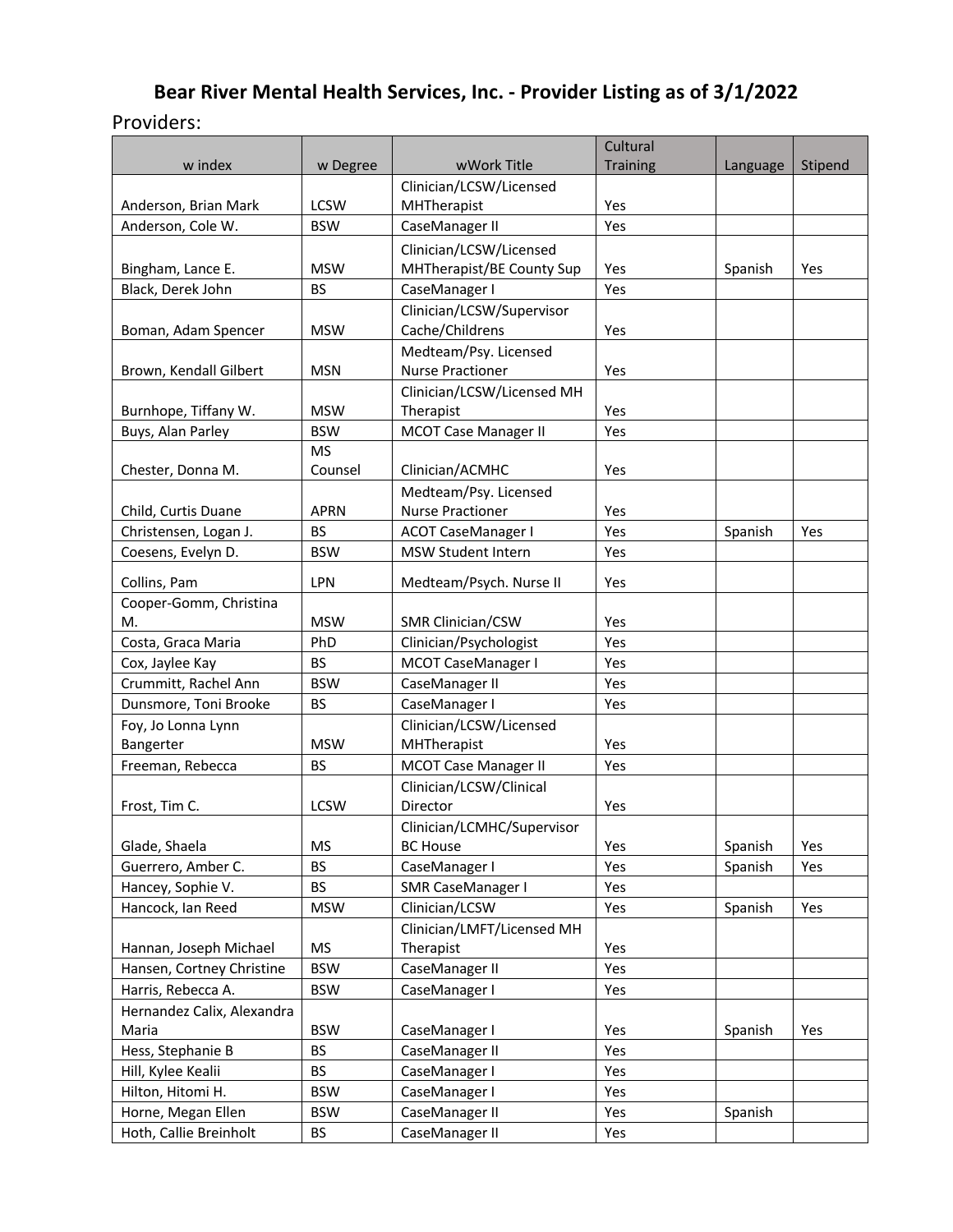| Huerta, Alex                | <b>MSW</b>        | Case Manager I                    | Yes | Spanish | Yes |
|-----------------------------|-------------------|-----------------------------------|-----|---------|-----|
| Hunsaker, Cherilee          |                   |                                   |     |         |     |
| Charisse                    | Ass of Sci        | <b>BSW Student Intern</b>         | Yes |         |     |
|                             |                   | Clinician/LCSW/Licensed           |     |         |     |
| Johnson, Richard Scott      | <b>CSW</b>        | MHTherapist                       | Yes |         |     |
| Jones, Andrea Dawn          | <b>MSW</b>        | Clinician/CSW                     | Yes |         |     |
| Jones, Ashlee Danielle      | <b>BS-FCHD</b>    | <b>Client BRH Floater</b>         | Yes |         |     |
| Lambson, Jessie L.          | <b>BSW</b>        | <b>SMR CaseManager II</b>         | Yes |         |     |
| Langford, Mary              | BA                | Medteam/Psych. Nurse II           | Yes |         |     |
|                             |                   | <b>ACOT</b>                       |     |         |     |
|                             |                   | Clinician/LCSW/Licensed           |     |         |     |
| Larkin, Joseph Eugene       | <b>MSW</b>        | MHTherapist                       | Yes |         |     |
| Lazenby, Ilene F.           | <b>MSW</b>        | Clinician/CSW                     | Yes |         |     |
| Lemus, Buffy M              | LPN               | Medteam/Psych. Nurse I            | Yes | Spanish | Yes |
|                             |                   | CaseManager II/Case               |     |         |     |
| Lundberg, Russell William   | <b>BS</b>         | Manager Supervisor                | Yes |         |     |
| Majors, Melissa M.          | <b>BS</b>         | <b>SMR CaseManager II</b>         | Yes |         |     |
| Maravilla, Vanessa Patricia | <b>BS</b>         | MCOT CaseManager I                | Yes |         |     |
|                             |                   | Clinician/CMHC/Licensed           |     |         |     |
| Maynard, Joseph Sean        | <b>MS</b>         | MHTherapist                       | Yes |         |     |
|                             |                   | Clinician/LCSW/Licensed           |     |         |     |
| McMullen, Cathy J           | <b>MSW</b>        | MHTherapist                       | Yes |         |     |
| Micheli, Stephanie          | <b>MSW</b>        | Clinician/LCSW                    | Yes |         |     |
|                             |                   | Clinician/LMFT/Licensed           |     |         |     |
| Mitchell, Tim               | PhD               | MHTherapist                       | Yes |         |     |
|                             |                   | Clinician/LCSW/Licensed MH        |     |         |     |
| Moore, Benjamin V.          | <b>MSW</b>        | Therapist                         | Yes |         |     |
| Morey, Jennifer             | <b>BS</b>         | CaseManager II                    | Yes |         |     |
|                             |                   | CaseManager II/Family             |     |         |     |
| Palmer, Christie L.         | <b>BS</b>         | Facilitator                       | Yes |         |     |
|                             |                   | Clinician/LCSW/Licensed           |     |         |     |
| Parry, Todd C.              | <b>MSW</b>        | MHTherapist                       | Yes |         |     |
| Passey, Kendell             | <b>MS</b>         | Clinician/LCSW                    | Yes |         |     |
| Pitcher, Dacia Marie        | <b>BSW</b>        | CaseManager I                     | Yes |         |     |
|                             |                   | Clinician/LCMHC/Licensed          |     |         |     |
| Poulsen, Wade G.            | <b>CMHC</b>       | MHTherapist                       | Yes |         |     |
| Priestley, Olivia Dawn      | <b>HS Diploma</b> | <b>BSW Student Intern</b>         | Yes |         |     |
| Rasmussen, Joan C           | <b>MSW</b>        | Clinician/CSW                     | Yes |         |     |
| Rasmussen, Megan            | <b>BSW</b>        | <b>MCOT CaseManager II</b>        | Yes |         |     |
| Rawlin, Emily E.            | MA                | Clinician/CMHC                    | Yes |         |     |
| Redd, Edward Hunter         | MD.               | Medteam/Physician                 | Yes |         |     |
| Richardson, Tyler Lynn      | <b>BS</b>         | MSW Student Intern                | Yes |         |     |
| Ricks, LaNae Nelson         | <b>MSW</b>        | Clinician/CSWI                    | Yes |         |     |
| Roskos, Thomas Rudolph      | Ph.D.             | Clinician/Psychologist            | Yes |         |     |
| Rousseau, Lucie Chantal     |                   |                                   |     |         |     |
| Simone                      | <b>BS</b>         | <b>CaseManager II Utilization</b> | Yes | French  |     |
|                             |                   | Clinician/LCSW/Licensed           |     |         |     |
| Ryan, Shiree M              | <b>MSW</b>        | MHTherapist                       | Yes |         |     |
|                             | MS/BS             |                                   |     |         |     |
| Schena, Ree AJ              | MA                | CaseManager I                     | Yes |         |     |
| Sessions, Brian Christopher | <b>BSW</b>        | <b>MCOT CaseManager II</b>        | Yes |         |     |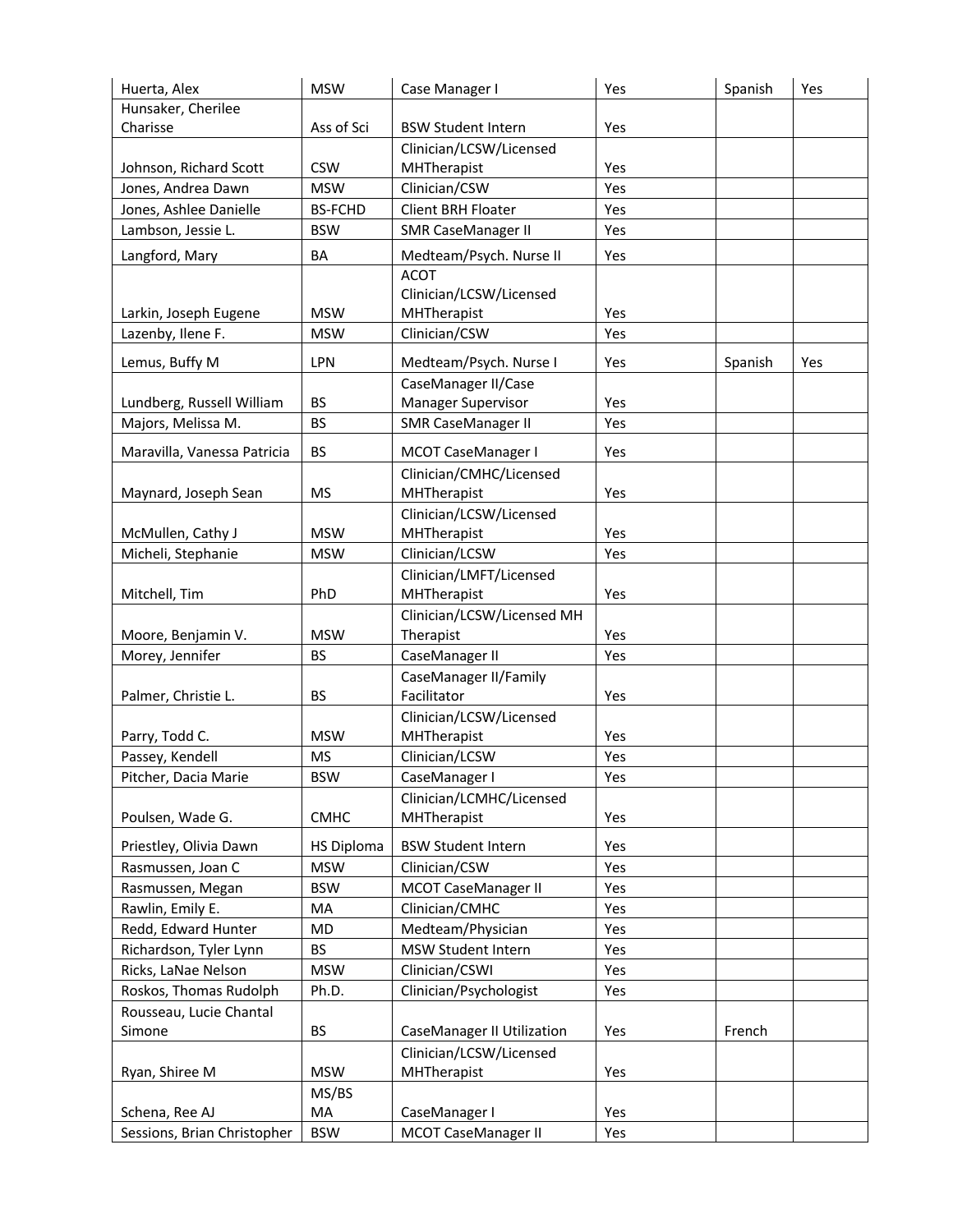| Sorensen, Cherene Kay      | <b>BS</b>   | CaseManager II                                        | Yes |         |     |
|----------------------------|-------------|-------------------------------------------------------|-----|---------|-----|
| Sorensen, Daniel Eldon     | <b>MSW</b>  | Clinician/LCSW                                        | Yes |         |     |
| Spencer, Carrie            | <b>RN</b>   | Medteam/Psych. Nurse II                               | Yes |         |     |
| Spencer, Wesley Daniel     | PhD         | Senior Psychologist/PhD<br>Supervisor/Education Coord | Yes |         |     |
| Springer, Kristin          | <b>LCSW</b> | Clinician/LCSW/Licensed<br><b>MHTherapist</b>         | Yes |         |     |
| Steinmetz, Scott           | <b>BSW</b>  | CaseManagerII/Utilization<br>Coordinator              | Yes |         |     |
| Summers, Lindsay K.        | NAS / BS    | Medteam/Psych. Nurse II                               | Yes |         |     |
| Thomas, Carrie Lynn        | <b>MSW</b>  | Clinician/LCSW                                        | Yes |         |     |
| Tveter, Aaron Charles      | <b>MS</b>   | Clinician/LMFT/Licensed<br>MHTherapist                | Yes |         |     |
| Ure, Jake                  | <b>MSW</b>  | Clinician/LCSW/Residential &<br>Day Program Coord     | Yes |         |     |
| Wade, Chris A.             | <b>MSW</b>  | Clinician/LCSW/Licensed<br>MHTherapist                | Yes |         |     |
| Wanberg, Isaac London      | <b>MSW</b>  | <b>SMR Clinician/CSW</b>                              | Yes | Spanish | Yes |
| Watanabe, Adam<br>Benjamin | <b>BSW</b>  | <b>MSW Student Intern</b>                             | Yes |         |     |
| Wigington, Brian           | <b>MS</b>   | Clinician/CMHC                                        | Yes | Spanish | Yes |
| Woodruff, Justin Michael   | <b>MSN</b>  | Medteam/Psy. Licensed<br><b>Nurse Practioner</b>      | Yes |         |     |
| Wright, Jessica Ray        | <b>MSW</b>  | Clinician/LCSW/Licensed<br><b>MHTherapist</b>         | Yes |         |     |

# **Approved Subcontractors:**

*If you are interested in using a subcontractor, please have the facility call us to get approval for your services before your first appointment.*

## **Kent Anderson, Ph.D.**

545 W 465 N, Ste 130 Providence, Utah 84332 (435) 752-7627

- Trained in cultural issues
- Linguistic options available, including ASL
- Not accepting new Medicaid patients
- Accepting new patients

#### **Midtown Community Health Center**

550E 1400 N Ste. Y Logan, Ut 84321 (435) 752-7060 www.midtownchc.org